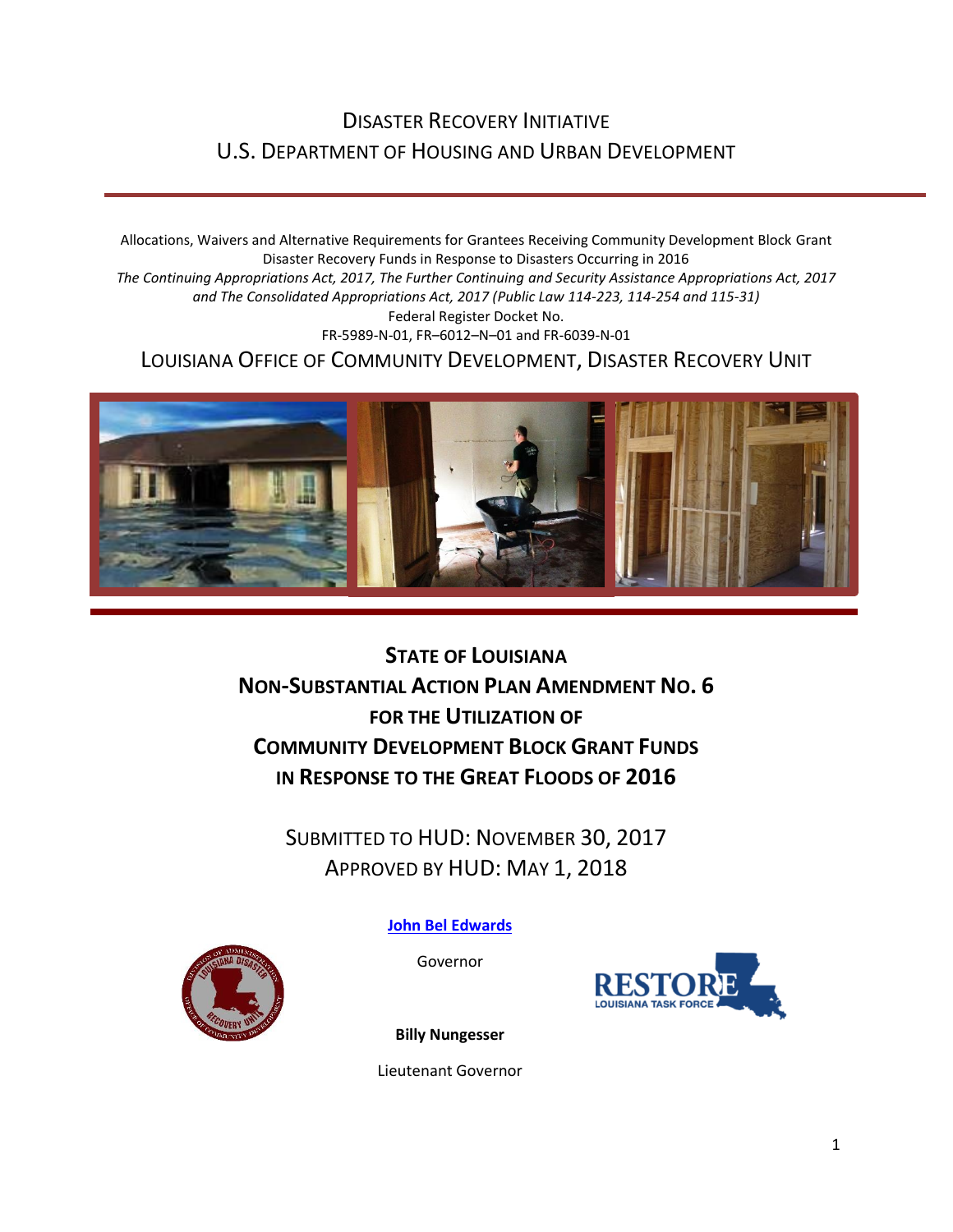## 1. Summary of Changes

This Action Plan Amendment No. 6 clarifies the application sequence process of the Restore Louisiana Homeowner Program in order to address program efficiency and/or in order to be able to adjust to address immediate unmet needs, as identified by the state through the survey and program outreach efforts.

Additionally, the Amendment modifies the percentage of loan forgiveness of the Restore Louisiana Small Business Program in order to address program demand and unmet needs experienced by small businesses in Louisiana's impacted areas. In order to address the ongoing cash flow needs experienced by small businesses in the flood impacted areas, the state is proposing an increase in the percentage of each grant or award that is forgiven.

The revisions included in this Action Plan Amendment will not result in a change in program eligibility or in the those who will be served by the programs. This Action Plan Amendment is considered nonsubstantial, as it does not substantially amend program budgets and it does not change the beneficiaries of the programs.

| <b>State of Louisiana Total CDBG-DR Allocations</b>    |                         |            |  |  |  |
|--------------------------------------------------------|-------------------------|------------|--|--|--|
|                                                        | <b>Total Allocation</b> | Percentage |  |  |  |
| <b>Total Allocation</b>                                | \$1,708,407,020         | 100%       |  |  |  |
| Restore Louisiana Housing Programs                     | \$1,465,327,341         |            |  |  |  |
| Homeowner Program                                      | \$1,331,163,919         | 78%        |  |  |  |
| <b>Rental Housing Programs</b>                         | \$134,163,422           | 8%         |  |  |  |
| Restore Louisiana Economic Recovery and Revitalization |                         | 4%         |  |  |  |
| Programs                                               | \$62,000,000            |            |  |  |  |
| Infrastructure Program (FEMA Match)                    | \$105,000,000           | 6%         |  |  |  |
| Watershed Modeling and Planning                        | \$9,800,799             | 1%         |  |  |  |
| Administration and Other Planning Expenses             | \$66,278,880            | 4%         |  |  |  |

## 2. Proposed Use of Funds

*A. Restore Louisiana Homeowner Rehabilitation, Reconstruction and Reimbursement Program* 

| <b>Eligible Activity</b>  | Rehabilitation. | <b>Reconstruction,</b>                                                           | <b>Buvouts.</b> | Acquisitions. | <b>New</b> |
|---------------------------|-----------------|----------------------------------------------------------------------------------|-----------------|---------------|------------|
|                           |                 | <b>Construction, Public Facilities, Interim Housing Assistance, Expansion of</b> |                 |               |            |
|                           |                 | Homeownership (42 U.S.C. 5305(a)(4)); HCDA Sections 105 (a)(1-4),                |                 |               |            |
|                           |                 | 105(a)(7-8), 105(a)24). Housing Incentive, as identified in Federal              |                 |               |            |
|                           |                 | Register Docket No. FR-5989-N-01. Also eligible are elevation expenses           |                 |               |            |
|                           | related<br>to   | rehabilitation and reconstruction activities                                     |                 |               | and        |
|                           |                 | reimbursement of eligible rehabilitation and reconstruction activities.          |                 |               |            |
| <b>National Objective</b> |                 | Urgent Need or benefit to low to moderate income persons                         |                 |               |            |

**Administering Entity:** State of Louisiana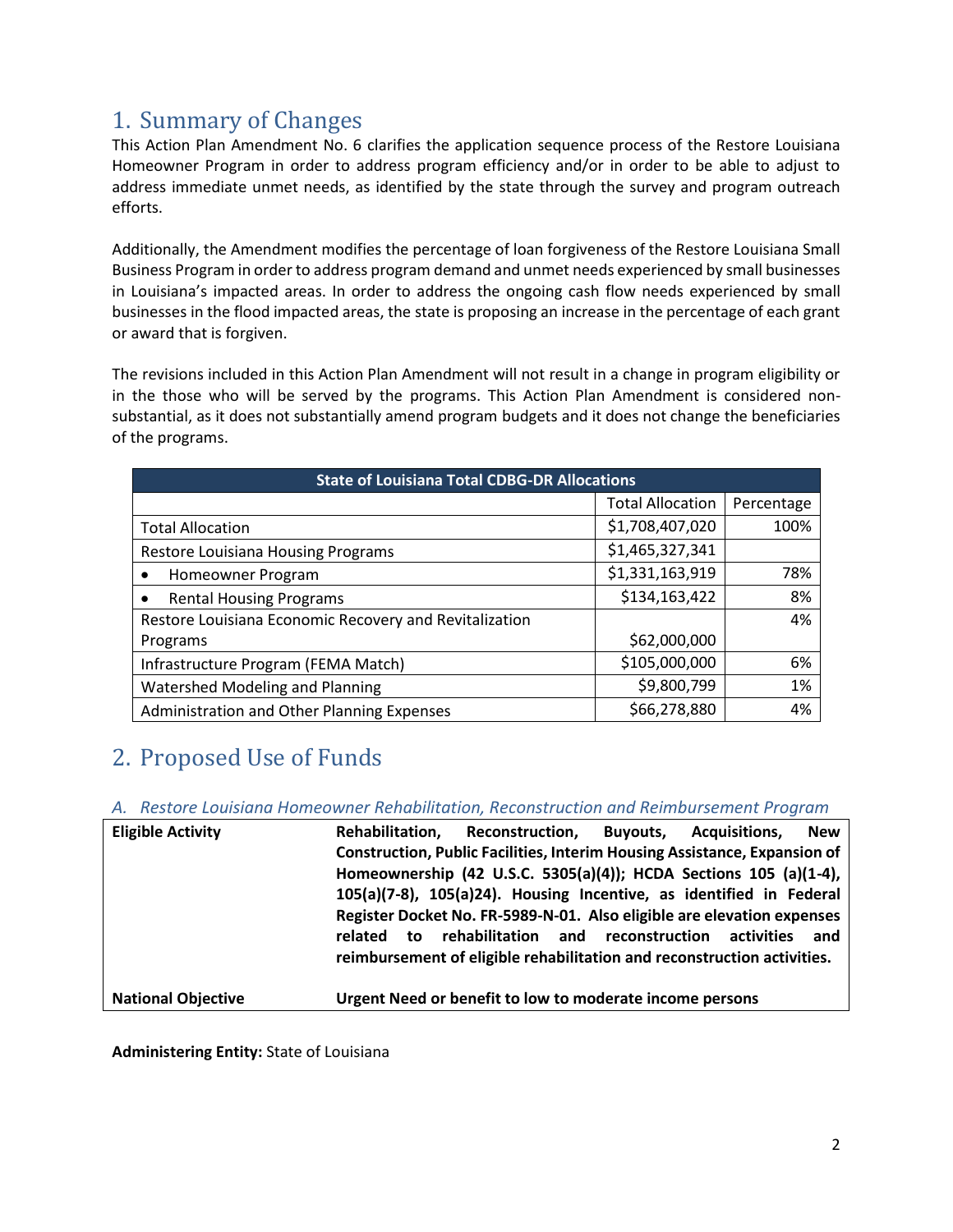**Eligible Applicants:** Homeowners will continue to be eligible for the program if they meet the following criteria:

- Owner occupant at time of disaster event
- Damaged address was the applicant's primary residence at the time of disaster event
- Located in one of 51 disaster declared parishes
- Suffered major or severe damages (1+ feet of flooding or \$8,000 FEMA Verified Loss) as a result of the 2016 Severe Storms and Flooding events
- Eligible structure as determined by program, including but not exclusive to, one or two family home structures, mobile/manufactured and modular homes
- Have an eligible unmet need, after accounting for all duplication of benefits

The revisions below will not result in a change in program eligibility or in the homeowners who will be served by the program.

In Action Plan Amendment 1, the state detailed the phased approach it would use to invite program survey applicants (*Program Timeline, Page 84, APA 1*). The state proposed six phases, prioritizing to first invite for application those in Phases I and II, which covered the most vulnerable and most in need populations. Those homeowners who did not qualify as Phases I or II, who responded in their survey that they had fully completed the repairs on their home, were placed in Phase VI, as noted in the criteria.

With program implementation underway, the state has identified homeowners in phases III-V who responded to the survey by stating they had remaining repairs on their homes, but when the program processed them through the application and completed the damage assessment, the homeowner had completed the remaining repairs. In order to encourage timely recovery and to implement the program in the most efficient manner, the state is clarifying its policy that the determination made at the time of survey will not be changed based on application to determine the designated phase for the homeowner.

Furthermore, APA 1 states that "the state may add, expand or amend the program phases following updated assessments of unmet homeowner needs" (*Page 84*). Based on the progress of the program and completed homeowner repairs over time, the state has re-evaluated the distinction in needs between phases III to VI. For program efficiency and improved response to unmet needs, the program is modifying its policy to continue to phase applicants, but will be phasing III-VI into application invite generally according to date of survey. Additionally, as the state identifies other immediate unmet needs, the state may choose to prioritize inviting and processing sub-groups within the phases. For example, due to FEMA deadlines and procedural requirements, some families who are currently living in FEMA manufactured housing units (MHUs) are being forced to vacate those MHUs. Some of those families have not completed repairs on their homes, and therefore are at risk of temporary homelessness. Therefore, the state may choose to prioritize within and between the phases those homeowners who are facing additional risks and/or vulnerabilities. The program policies and procedures will reflect the updated phase approach through completion of all invitations to complete the application.

As noted on Page 82 of APA 1, "Applications from applicants that meet all the criteria above will be processed as they enter the program." This remains unchanged. The state is responsive to when the homeowner completes and submits their application. The state is does not sequence funding based on phases.